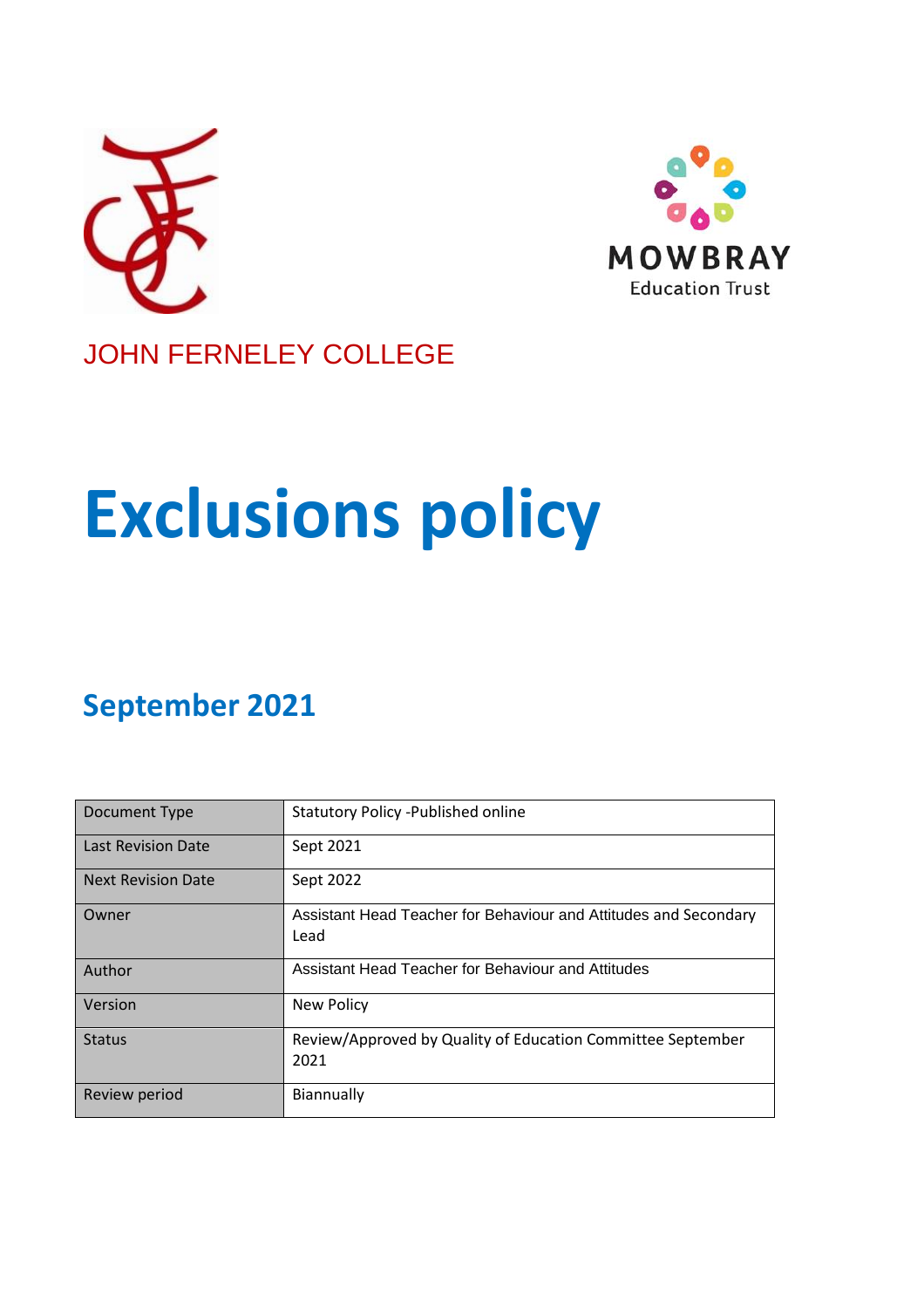## **Contents**

## **1. Aims**

Our school aims to ensure that:

The exclusions process is applied fairly and consistently

The exclusions process is understood by trustees, staff, parents and pupils

Pupils in school are safe and happy

Pupils do not become NEET (not in education, employment or training)

## **2. Legislation and statutory guidance**

This policy is based on statutory guidance from the Department for Education: [Exclusion from maintained](https://www.gov.uk/government/publications/school-exclusion)  [schools, academies and pupil referral units \(PRUs\) in England.](https://www.gov.uk/government/publications/school-exclusion)

It is based on the following legislation, which outline schools' powers to exclude pupils:

Section 52 of the [Education Act 2002,](http://www.legislation.gov.uk/ukpga/2002/32/section/52) as amended by the [Education Act 2011](http://www.legislation.gov.uk/ukpga/2011/21/contents/enacted)

[The School Discipline \(Pupil Exclusions and Reviews\) \(England\) Regulations 2012](http://www.legislation.gov.uk/uksi/2012/1033/made)

Sections 64-68 of the [School Standards and Framework Act 1998](http://www.legislation.gov.uk/ukpga/1998/31)

In addition, the policy is based on:

Part 7, chapter 2 of the [Education and Inspections Act 2006,](http://www.legislation.gov.uk/ukpga/2006/40/part/7/chapter/2) which looks at parental responsibility for excluded pupils

Section 579 of the **Education Act 1996**, which defines 'school day'

The [Education \(Provision of Full-Time Education for Excluded Pupils\) \(England\) Regulations 2007,](http://www.legislation.gov.uk/uksi/2007/1870/contents/made) as amended by [The Education \(Provision of Full-Time Education for](http://www.legislation.gov.uk/uksi/2014/3216/contents/made) Excluded Pupils) (England) (Amendment) [Regulations 2014](http://www.legislation.gov.uk/uksi/2014/3216/contents/made)

This policy complies with our funding agreement and articles of association.

## **3. The decision to exclude**

Only the headteacher, or acting headteacher, can exclude a pupil from school. A permanent exclusion will be taken as a last resort.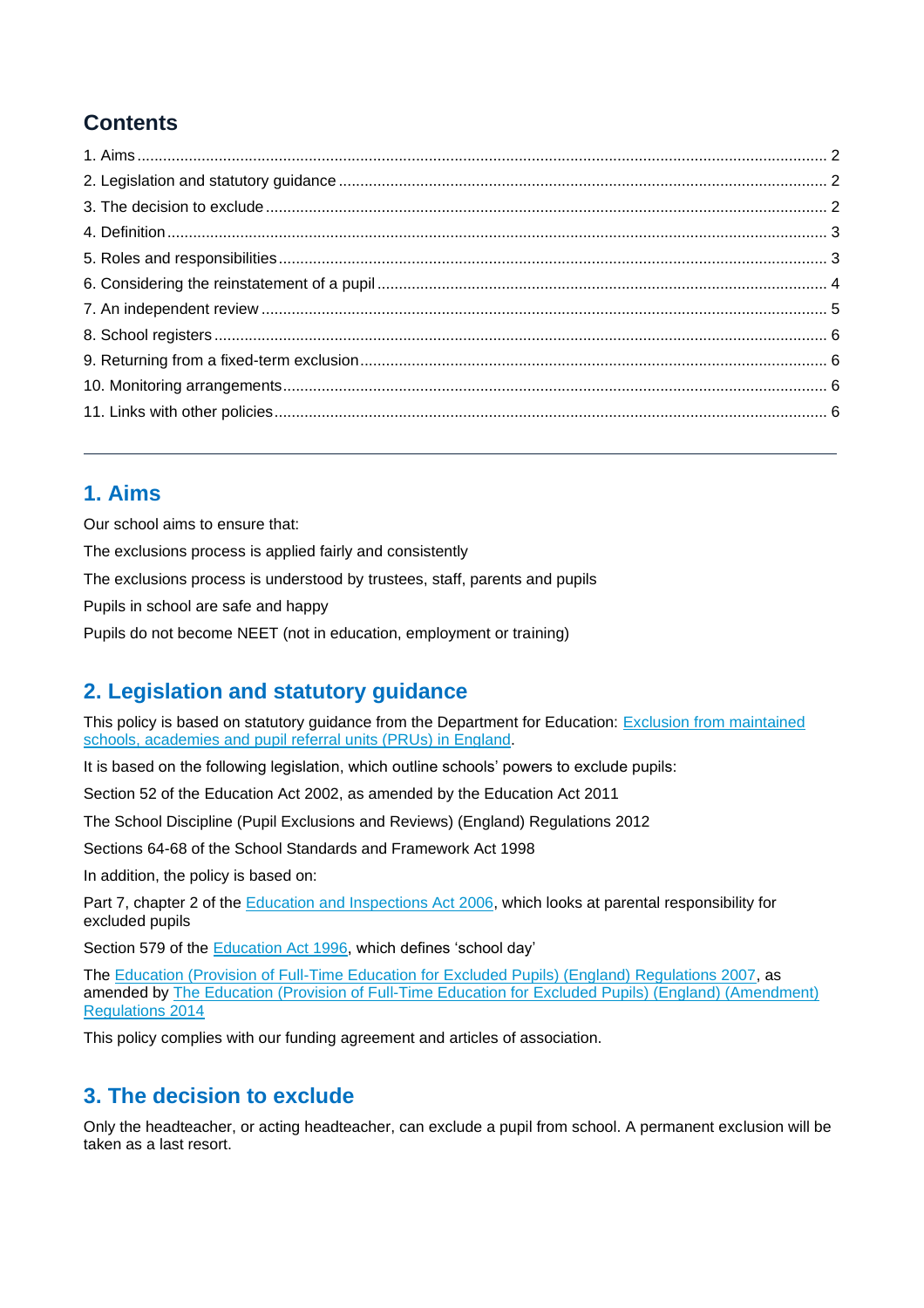Our school is aware that off-rolling is unlawful. Ofsted defines off-rolling as:

"…the practice of removing a pupil from the school roll without a formal, permanent exclusion or by encouraging a parent to remove their child from the school roll, when the removal is primarily in the interests of the school rather than in the best interests of the pupil."

We are committed to following all statutory exclusions procedures to ensure that every child receives an education in a safe and caring environment.

A decision to exclude a pupil will be taken only:

In response to serious or persistent breaches of the school's behaviour policy, **and**

If allowing the pupil to remain in school would seriously harm the education or welfare of others

Before deciding whether to exclude a pupil, either permanently or for a fixed period, the headteacher will:

Consider all the relevant facts and evidence, including whether the incident(s) leading to the exclusion were provoked

Allow the pupil to give their version of events

Consider if the pupil has special educational needs (SEN)

## **4. Definition**

For the purposes of exclusions, school day is defined as any day on which there is a school session. Therefore, INSET or staff training days do not count as a school day.

## **5. Roles and responsibilities**

#### **5.1 The headteacher**

#### **Informing parents**

The headteacher will immediately provide the following information, in writing, to the parents of an excluded pupil:

The reason(s) for the exclusion

The length of a fixed-term exclusion or, for a permanent exclusion, the fact that it is permanent

Information about parents' right to make representations about the exclusion to the exclusion panel and how the pupil may be involved in this

Where there is a legal requirement for the exclusion panel to meet to consider the reinstatement of a pupil, and that parents have a right to attend a meeting, be represented at a meeting (at their own expense) and to bring a friend

The headteacher will also notify parents by the end of the afternoon session on the day their child is excluded that for the first 5 school days of an exclusion, or until the start date of any alternative provision where this is earlier, parents are legally required to ensure that their child is not present in a public place during school hours without a good reason. Parents may be given a fixed penalty notice or prosecuted if they fail to do this.

If alternative provision is being arranged, the following information will be included when notifying parents of an exclusion:

The start date for any provision of full-time education that has been arranged

The start and finish times of any such provision, including the times for morning and afternoon sessions, where relevant

The address at which the provision will take place

Any information required by the pupil to identify the person they should report to on the first day

Where this information on alternative provision is not reasonably ascertainable by the end of the afternoon session, it may be provided in a subsequent notice, but it will be provided no later than 48 hours before the provision is due to start. The only exception to this is where alternative provision is to be provided before the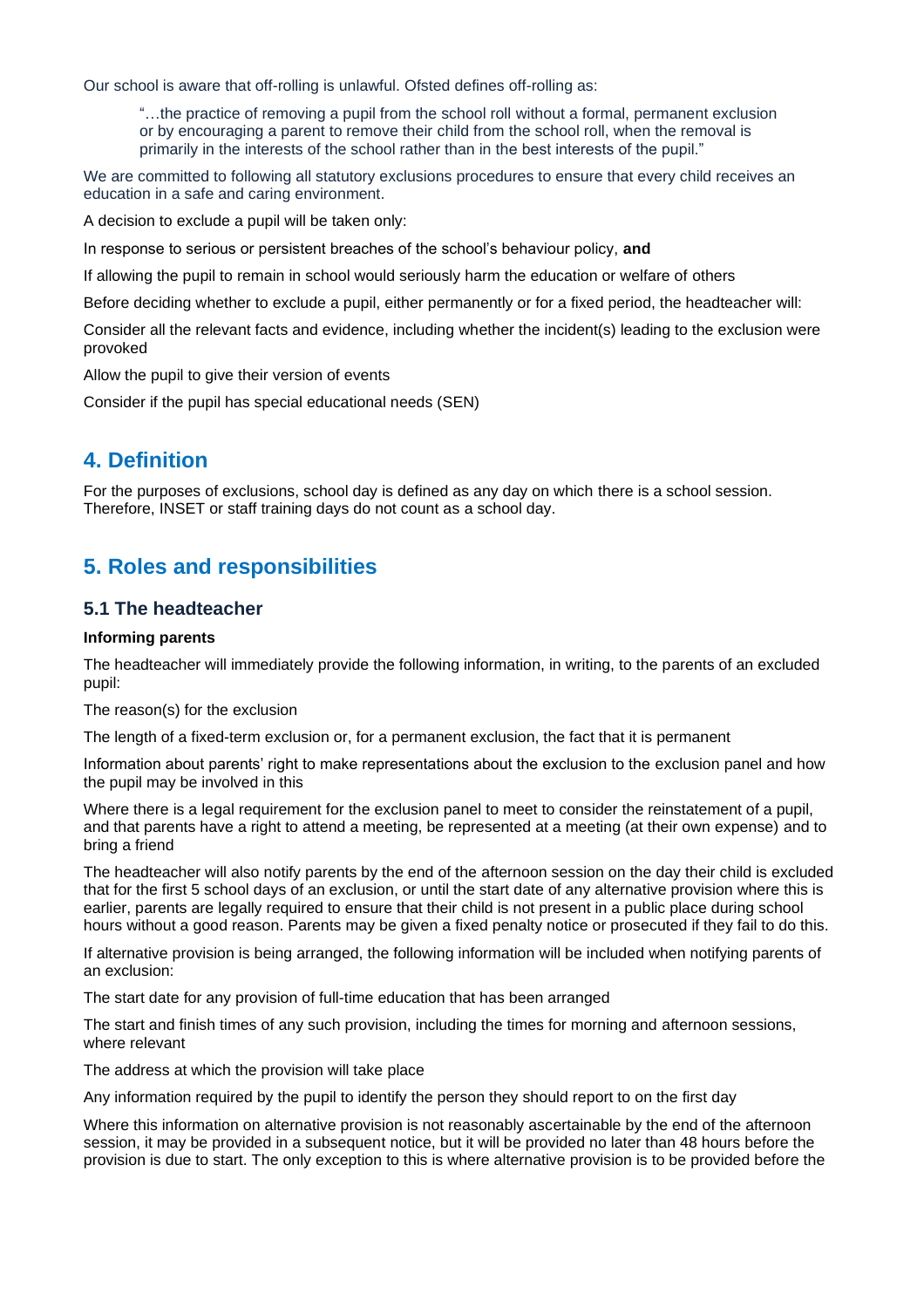sixth day of an exclusion, in which case the information can be provided with less than 48 hours' notice with parents' consent.

#### **Informing the trust board and local authority**

The headteacher will immediately notify the trust board and the local authority (LA) of:

A permanent exclusion, including when a fixed-period exclusion is made permanent

Exclusions which would result in the pupil being excluded for more than 5 school days (or more than 10 lunchtimes) in a term

Exclusions which would result in the pupil missing a public examination

For a permanent exclusion, if the pupil lives outside the LA in which the school is located, the headteacher will also immediately inform the pupil's 'home authority' of the exclusion and the reason(s) for it without delay.

For all other exclusions, the headteacher will notify the trust board and LA once a term.

#### **5.2 The trust board**

Responsibilities regarding exclusions is delegated to a panel of 2 members convened from the Trust Board

The exclusion panel has a duty to consider the reinstatement of an excluded pupil (see section 6).

Within 14 days of receipt of a request, the trust board will provide the secretary of state with information about any exclusions in the last 12 months.

For a fixed-period exclusion of more than 5 school days, the trust board will arrange suitable full-time education for the pupil. This provision will begin no later than the sixth day of the exclusion.

Provision does not have to be arranged for pupils in the final year of compulsory education who do not have any further public examinations to sit.

### **5.3 The LA**

For permanent exclusions, the LA is responsible for arranging suitable full-time education to begin no later than the sixth day of the exclusion.

## **6. Considering the reinstatement of a pupil**

The exclusion panel will consider the reinstatement of an excluded pupil within 15 school days of receiving the notice of the exclusion if:

- The exclusion is permanent
- It is a fixed-term exclusion which would bring the pupil's total number of school days of exclusion to more

than 15 in a term

• It would result in a pupil missing a public examination

If requested to do so by parents, exclusion panel will consider the reinstatement of an excluded pupil within 50 school days of receiving notice of the exclusion if the pupil would be excluded from school for more than 5 school days, but less than 15, in a single term.

Where an exclusion would result in a pupil missing a public examination, exclusion panel will consider the reinstatement of the pupil before the date of the examination. If this is not practicable, the exclusion panel will consider the exclusion and decide whether or not to reinstate the pupil.

The exclusion panel can either:

Decline to reinstate the pupil, or

Direct the reinstatement of the pupil immediately, or on a particular date

In reaching a decision, exclusion panel will consider whether the exclusion was lawful, reasonable and procedurally fair and whether the headteacher followed their legal duties. They will decide whether or not a fact is true 'on the balance of probabilities', which differs from the criminal standard of 'beyond reasonable doubt', as well as any evidence that was presented in relation to the decision to exclude.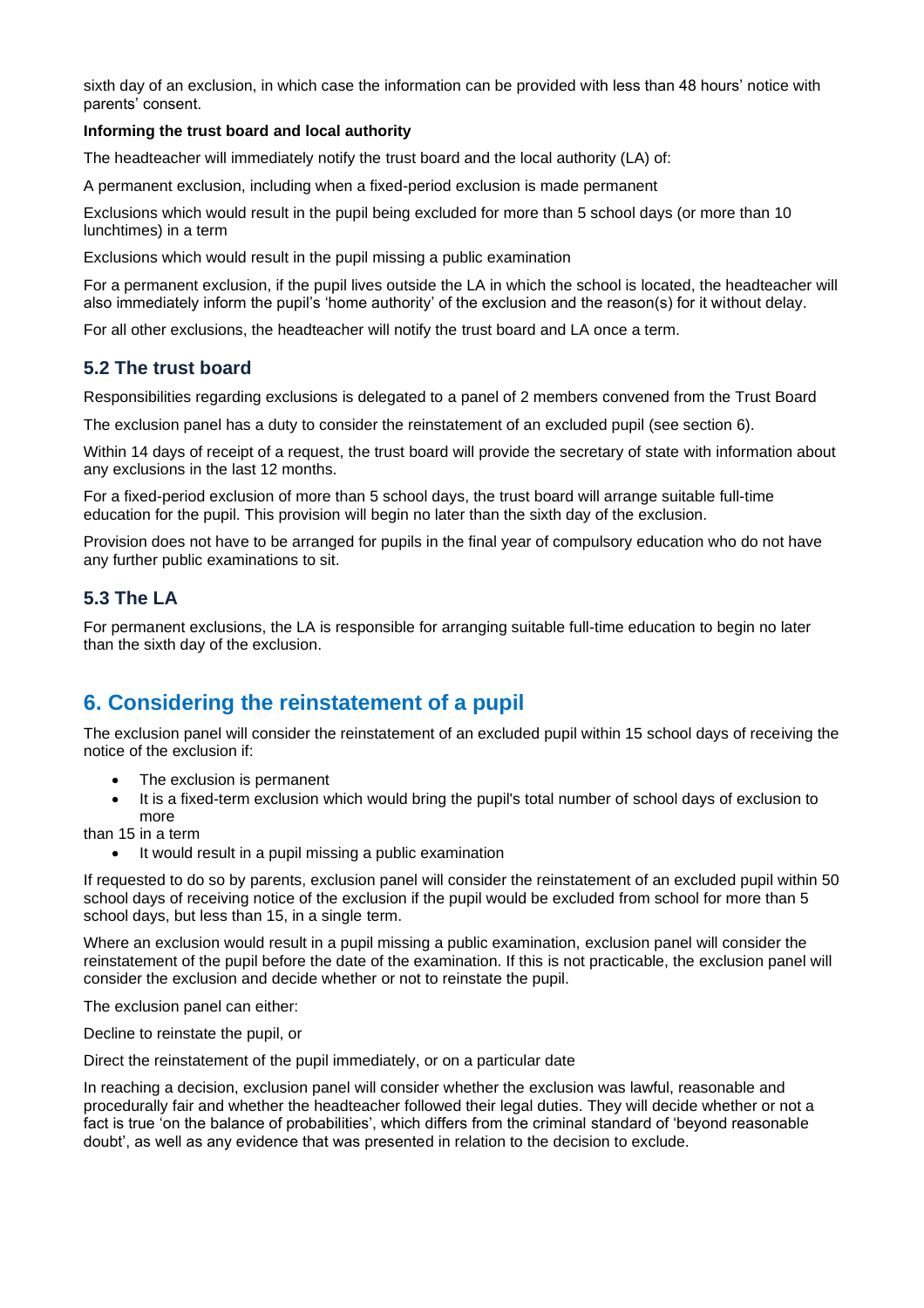Minutes will be taken of the meeting, and a record of evidence considered kept. The outcome will also be recorded on the pupil's educational record.

Exclusion panel will notify, in writing, the headteacher, parents and the LA of its decision, along with reasons for its decision, without delay.

Where an exclusion is permanent, the exclusion panel's decision will also include the following:

The fact that it is permanent

Notice of parents' right to ask for the decision to be reviewed by an independent review panel, and:

- The date by which an application for an independent review must be made
- The name and address to whom an application for a review should be submitted
- That any application should set out the grounds on which it is being made and that, where appropriate, reference to how the pupil's SEN are considered to be relevant to the exclusion
- That, regardless of whether the excluded pupil has recognised SEN, parents have a right to require Mowbray Education Trust appoint an SEN expert to attend the review
- Details of the role of the SEN expert and that there would be no cost to parents for this appointment
- That parents must make clear if they wish for an SEN expert to be appointed in any application for a review
- That parents may, at their own expense, appoint someone to make written and/or oral representations to the panel, and parents may also bring a friend to the review

That if parents believe that the exclusion has occurred as a result of discrimination, they may make a claim under the Equality Act 2010 to the first-tier tribunal (special educational needs and disability), in the case of disability discrimination, or the county court, in the case of other forms of discrimination. A claim of discrimination made under these routes should be lodged within 6 months of the date on which the discrimination is alleged to have taken place

## **7. An independent review**

If parents apply for an independent review, Mowbray Education Trust will arrange for an independent panel to review the decision of the exclusion panel not to reinstate a permanently excluded pupil.

Applications for an independent review must be made within 15 school days of notice being given to the parents by exclusion panel of its decision to not reinstate a pupil.

A panel of 3 or 5 members will be constituted with representatives from each of the categories below. Where a 5-member panel is constituted, 2 members will come from school governors/trustee category and 2 members will come from the headteacher category.

A lay member to chair the panel who has not worked in any school in a paid capacity, disregarding any experience as a school governor/trustee or volunteer

School governors/trustees who have served as a governor/trustee for at least 12 consecutive months in the last 5 years, provided they have not been teachers or headteachers during this time

Headteachers or individuals who have been a headteacher within the last 5 years

A person may not serve as a member of a review panel if they:

Are a Member of Mowbray Education Trust, or a Trustee of the excluding school

Are the headteacher of the excluding school, or have held this position in the last 5 years

Are an employee of Mowbray Education Trust, or the trust board, of the excluding school (unless they are employed as a headteacher at another school)

Have, or at any time have had, any connection with Mowbray Education Trust, the school, trust board, parents or pupil, or the incident leading to the exclusion, which might reasonably be taken to raise doubts about their impartially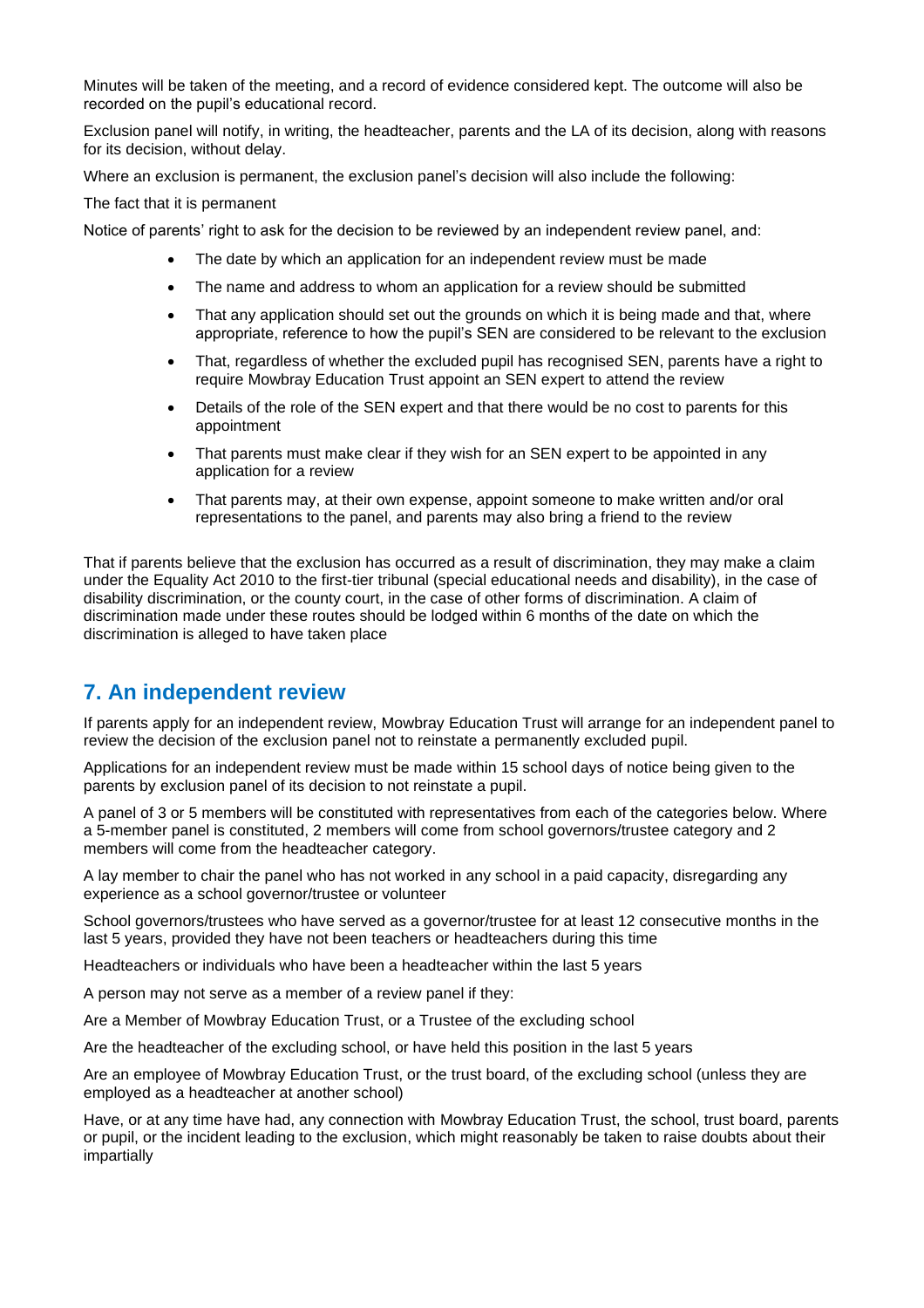Have not had the required training within the last 2 years (see appendix 1 for what training must cover)

A clerk will be appointed to the panel.

The independent panel will decide one of the following:

- Uphold the exclusion panel's decision
- Recommend that the exclusion panel reconsiders reinstatement
- Quash the exclusion panel's decision and direct that they reconsider reinstatement (only when the decision is judged to be flawed)

The panel's decision can be decided by a majority vote. In the case of a tied decision, the chair has the casting vote.

## **8. School registers**

A pupil's name will be removed from the school admissions register if:

15 school days have passed since the parents were notified of the exclusion panel's decision to not reinstate the pupil and no application has been made for an independent review panel, or

The parents have stated in writing that they will not be applying for an independent review panel

Where an application for an independent review has been made, the trust board will wait until that review has concluded before removing a pupil's name from the register.

Where alternative provision has been made for an excluded pupil and they attend it, code B (education offsite) or code D (dual registration) will be used on the attendance register.

Where excluded pupils are not attending alternative provision, code E (absent) will be used.

## **9. Returning from a fixed-term exclusion**

Following a fixed-term exclusion, a re-integration meeting will be held involving the pupil, parents, a member of senior staff and other staff, where appropriate.

The following measures may be implemented when a pupil returns from a fixed-term exclusion:

Agreeing a behaviour contract

Putting a pupil 'on report'

Internal isolation

## **10. Monitoring arrangements**

K Russell (Assistant Head Teacher for Behaviour and Attitudes) monitors the number of exclusions every term and reports back to the headteacher. They also liaise with the local authority to ensure suitable full-time education for excluded pupils.

This policy will be reviewed by K Russell every 2 years. At every review, the policy will be shared with the Quality of Education Committee for approval.

## **11. Links with other policies**

This exclusions policy is linked to our

- **Behaviour policy**
- SEN policy